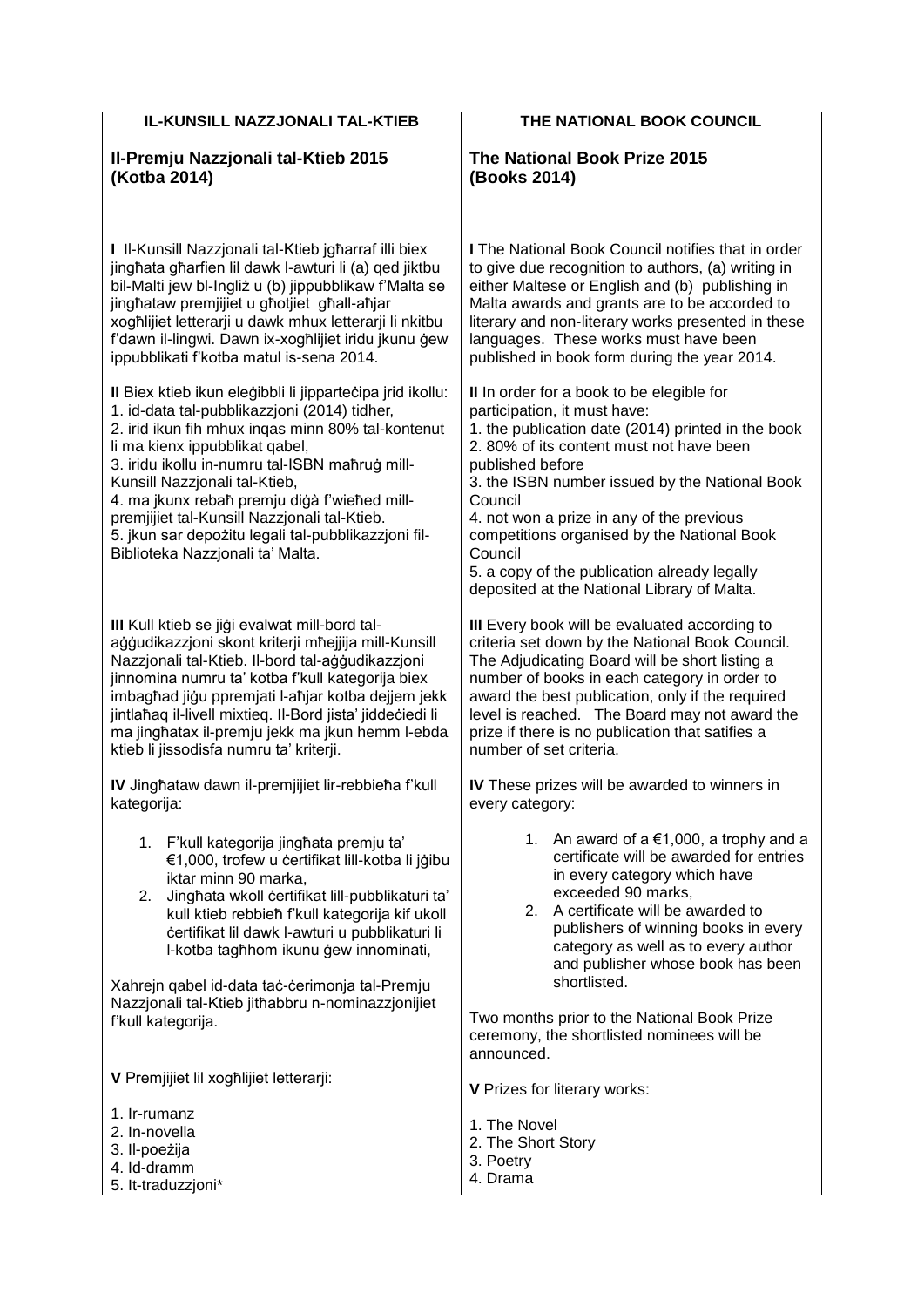**\***Għal dan il-premju, it-traduzzjonijiet aċċettati huma biss dawk ta' testi letterarji maqluba għall-Malti minn waħda minn dawn il-lingwi: (a) l-Ingliż; (b) it-Taljan; (c) il-Franċiż; (d) l-Ispanjol; (e) il-Ġermaniż. F'każijiet ta' traduzzjoni minn kwalunkwe lingwa oħra għall-Malti, il-ktieb li jiġi ppreżentat għall-premju irid ikun akkumpanjat ukoll minn *bridge language text* bl-Ingliż. Il-kotba li jiġu tradotti mill-Ingliż, Taljan, Franċiż, Spanjol u Ġermaniż iridu jkunu akkumpanjati b'verżjoni oriģinali. Jekk il-ktieb li jiddaħħal għall-premju ma jkollux miegħu il-verżjoni oriġinali jew *bridge language text* skont il-każ ma jitqiesx bħala eleġibbli.

**VI** Premjijiet lil xogħlijiet mhux letterarji

- 1. Ir-riċerka ta' natura ġenerali
- 2. Ir-riċerka Storjografija

**VII** Premjijiet oħra

1. Jingħataw ukoll trofew u ċertifikat ta' mertu liddar ta' pubblikazzjoni li ipproduċiet il-ktieb blisbaħ dehra għas-sena 2014,

2. Jingħataw trofew u ċertifikat ta' mertu lil dik ilpersuna li tkun tat kontribut siewi fil-letteratura jew fil-qasam tal-ktieb. Dan iseħħ billi l-Kunsill Nazzionali tal-Ktieb iissuġġerixxi sitt ismijiet kull sena, sabiex minnhom jintgħażel ir-rebbieħ minn ġurija distinta magħżula għal dan il-għan. Jitħabbar biss l-isem tar-rebbieħ/a.

## **VIII** Sottomessjonijiet

1. Il-parteċipanti jridu jissottomettu applikazzjoni għal kull ktieb fuq il-formola li jeħieġ tinġabar flimkien ma' dawn ir-regolamenti minghand is-Segretarju tal-Kunsill Nazzjonali tal-Ktieb c/o Librerija Pubblika Ċentrali, Floriana, tel. 21222654.

Inkella tista' tibgħat e-mail fuq:

joe.debattista@gov.mt biex tintbagħtlek kopja bilposta elettronika.

Il-formola ta' applikazzjoni tinstab wkoll fuq is-sit uffiċċjali tagħna: www.ktieb.org.mt

2. Jistgħu jressqu x-xogħol tagħhom: l-awturi jew min għandu d-dritt tal-awturi bil-kunsens talpubblikaturi; il-pubblikaturi bil-kunsens tal-awturi jew min għandu d-dritt tal-awturi.

## 5. Translation\*

**\***For this Prize only translations of literary texts into Maltese from the following languages will be accepted: (a) English; (b) Italian; (c) French; (d) Spanish; (e) German. In cases of transaltion from any other language into Maltese, the submitted publicationmust be accompanied by a *bridge language text* in English. Books translated from English, Italian French, Spanish and German must be accompanied by the original version of the work in question. Books submitted for the competition unaccompanied by the original version or *bridge language text* will not be considered as eligible.

**VI** Prizes for non-literary works

1. Works in general research

2. Works in historiographic research

**VII** Other Prizes

1. A trophy and a certificate of merit will also be awarded to the publication house which has produced the best looking book for 2014,

2. A trophy and a certificate of merit will be awarded to that person who has given a noteable contribution to the fields of literature or book publishing. To this end the National Book Council will suggest six names, from among whom a special adjudicating board will choose the eventual winner. Only the name of the winner will be announced.

## **VIII** Submissions

1. Participants must submit an application for every book entered for the competition on a application form which along with a copy of these regulations may be collected from the Secretary, National Book Council c/o Central Public Library, Floriana, tel. 21 222654.

Alternatively e-mail: joe.debattista@gov.mt to receive the form via electronic mail. The application form may also be found on our official website: www.ktieb.org.mt

2. Entries for the competition may be submitted by: the authors themselves\* or those persons who have the authors' publishing rights with the consent of the publishers; the publishers with the consent of the authors or those persons who have the authors' rights.